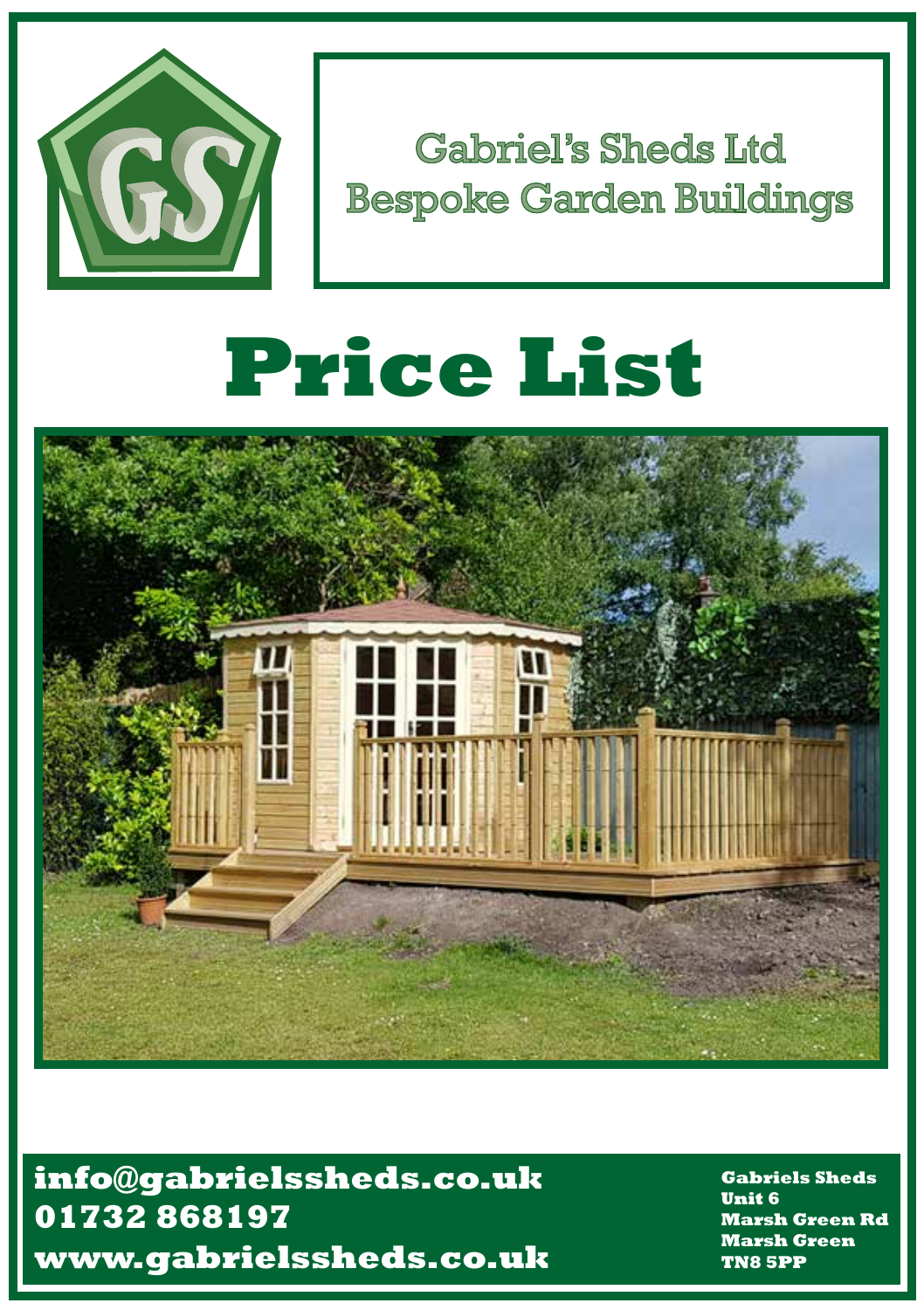## **Additional Items Price List 2022 (Ex VAT 20%)**

| <b>Description</b>                                                             |                                           | <b>PRICE</b> | <b>Laminated 6mm Safety</b><br>Glass                                                       |
|--------------------------------------------------------------------------------|-------------------------------------------|--------------|--------------------------------------------------------------------------------------------|
| X1 Set T8 Double Doors                                                         | (includes 6mm<br>laminated safety glass)  | £425.00      |                                                                                            |
| X1 T8 Fixed window                                                             | (includes 6mm)<br>laminated safety glass) | £160.00      |                                                                                            |
| X1 T8 (top opening)                                                            | (includes 6mm<br>laminated safety glass)  | £195.00      |                                                                                            |
| X1 set Georgian - 6 pane<br><b>Double Doors</b>                                | (includes Perspex)                        | £195.00      | £90.00                                                                                     |
| X1 Fixed Georgian 6<br>pane                                                    | (includes Perspex)                        | £65.00       | £45.00                                                                                     |
| X1 Georgian Lea (top<br>opening)                                               | (includes Perspex)                        | £85.00       | £45.00                                                                                     |
|                                                                                |                                           |              | (£15.00 per piece)                                                                         |
| <b>PAINTWORK</b>                                                               |                                           |              |                                                                                            |
| X1 Set T8 Double Doors<br>X2 T8 windows                                        | (includes undercoat of<br>primer)         | £260.00      | (customer to supply x1<br>2.5 litre water based<br>paint – Cuprinol shades<br>or similar)  |
| or                                                                             |                                           |              |                                                                                            |
| X1 Set Georgian 6 pane<br><b>Double Doors</b><br>X2 Georgian 6 pane<br>windows | (Includes undercoat of<br>primer)         | £260.00      | (customer to supply x1)<br>2.5 litre water based<br>paint – Cuprinol shades<br>or similar) |

## **Concrete Base Price List 2022 (Ex VAT 20%)**

| £5506 <sup>'</sup> $\times$ 8'                                         | £137510' $\times$ 14' |
|------------------------------------------------------------------------|-----------------------|
| £6506 <sup><math>\cdot</math></sup> x 10 <sup><math>\cdot</math></sup> | £145012'x 12'         |
| £6758 <sup>'</sup> $\times$ 8'                                         | £157510'x 16'         |
| £725 $6' \times 12'$                                                   | £162512'x 14'         |
| £7658' $\times$ 10'                                                    | £170010'x 18'         |
| $$8758' \times 12'$                                                    | £190012' $\times$ 16' |
| £95010' $\times$ 10'                                                   | £197510'x 20'         |
| £97510'x 12'                                                           | £205012' $\times$ 18' |
| $$11258' \times 14'$                                                   | £225012' $\times$ 20' |
| $$12458' \times 16'$                                                   | $$245014 \times 20"$  |
|                                                                        | £265014 $x22'$        |
|                                                                        |                       |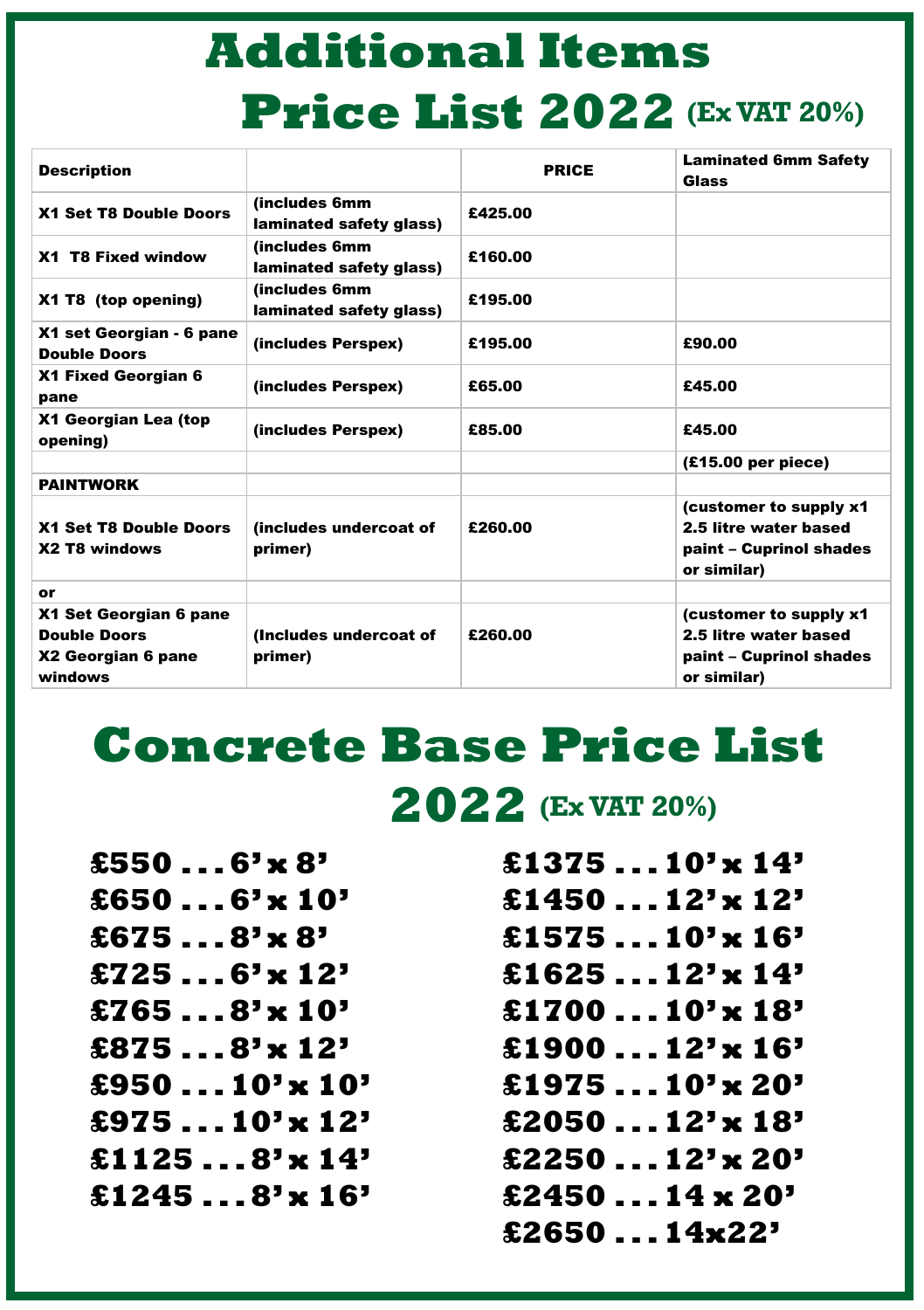## **Standard Shed Prices 2022**

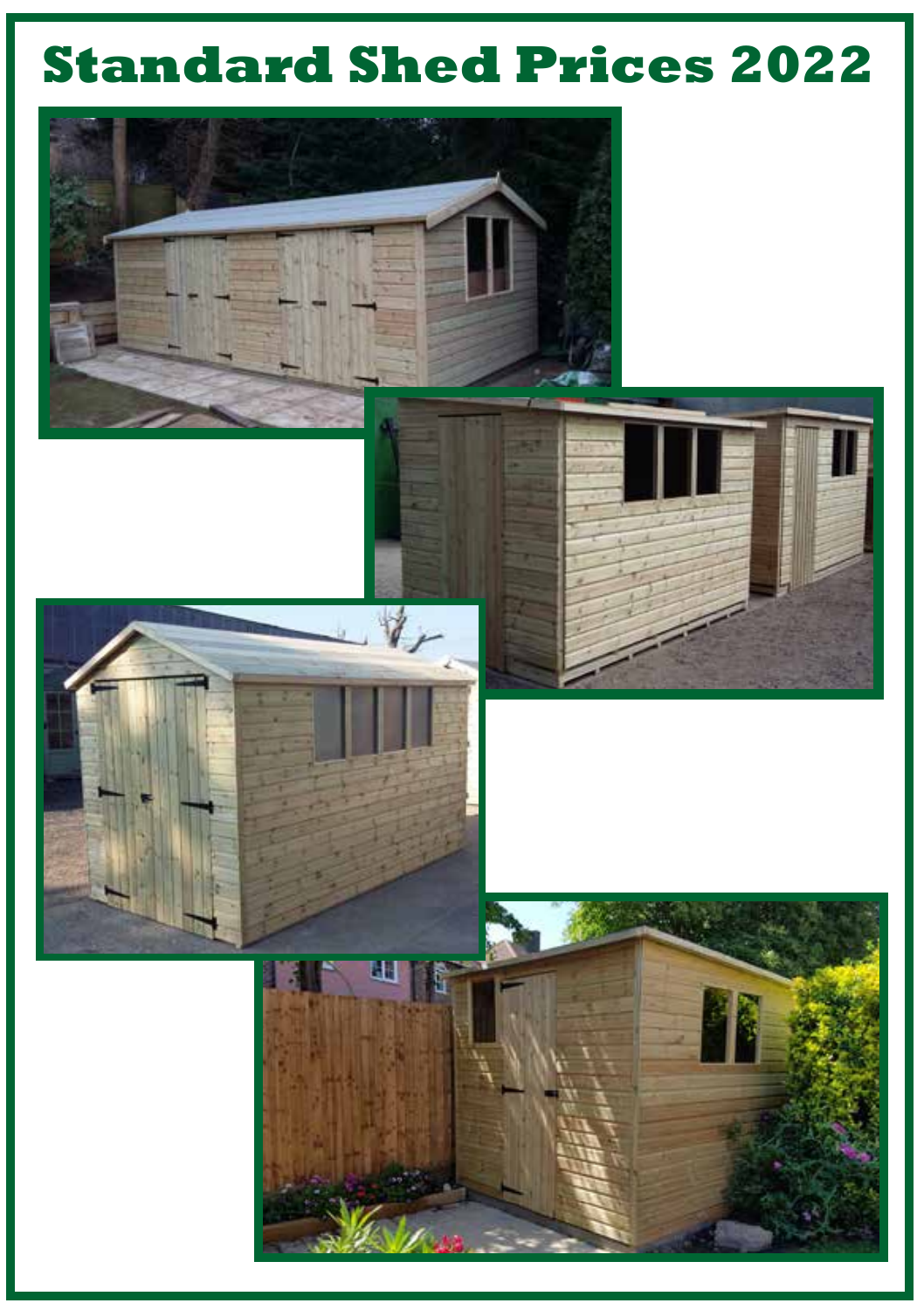## **Standard Shed Prices 2022**

#### STANDARD SHED PRICES 2022 (Ex VAT @ 20%)

| <b>SIZE</b> | <b>Standard</b>          | <b>Upgrade</b>   | <b>Super Sheds</b>         | <b>Insulation</b>     | <b>Delivery</b>  | <b>Erection</b> |
|-------------|--------------------------|------------------|----------------------------|-----------------------|------------------|-----------------|
|             | Sheds                    | 22 <sub>mm</sub> | <b>Apex/Pent</b>           |                       |                  |                 |
|             | <b>Apex/Pent</b>         | shiplap          |                            |                       |                  |                 |
|             |                          | <b>TGV</b>       |                            |                       |                  |                 |
|             |                          | or               |                            |                       |                  |                 |
|             | <b>Framework</b>         | frames           |                            | <b>50mm Hybris</b>    |                  |                 |
|             | 38x50mm                  | 48x95mm          | <b>Framework</b>           | active                |                  |                 |
|             | pressure                 |                  | 48x95mm                    | <b>Insulation and</b> | (FREE            |                 |
|             | treated                  |                  | pressure                   | 12mm ply lining       | <b>WITHIN 10</b> |                 |
|             | tanalised                |                  | treated<br>tanalised       | (With breather        | <b>MILE</b>      |                 |
|             | 16mm ship                |                  |                            | membrane)             | <b>RADIUS)</b>   |                 |
|             | lap tongue<br>and groove |                  | 22mm shiplap<br><b>TGV</b> |                       |                  |                 |
|             |                          |                  |                            |                       |                  |                 |
| 6x4ft       | £530.00                  | £665.00          | £795.00                    | £620.00               | £70.00           | £150.00         |
| 7x5ft       | £685.00                  | £855.00          | £1025.00                   | £725.00               | £70.00           | £150.00         |
| 8x6ft       | £840.00                  | £1050.00         | £1310.00                   | £875.00               | £70.00           | £150.00         |
| 10x6ft      | £980.00                  | £1225.00         | £1525.00                   | £1175.00              | £70.00           | £180.00         |
| 8x8ft       | £1055.00                 | £1320.00         | £1650.00                   | £1215.00              | £70.00           | £180.00         |
| 10x8ft      | £1295.00                 | £1425.00         | £1780.00                   | £1325.00              | £120.00          | £180.00         |
| 8x12ft      | £1485.00                 | £1855.00         | £2115.00                   | £1795.00              | £120.00          | £240.00         |
| 10x10ft     | £1650.00                 | £2060.00         | £2525.00                   | £1910.00              | £120.00          | £240.00         |
| 10x12ft     | £1850.00                 | £2310.00         | £2885.00                   | £2100.00              | £120.00          | £240.00         |
| 10x14ft     | £2000.00                 | £2450.00         | £3060.00                   | £2250.00              | £180.00          | £320.00         |
| 12x12ft     | £2150.00                 | £2685.00         | £3350.00                   | £2595.00              | £180.00          | £320.00         |
| 10x16ft     | £2325.00                 | £2900.00         | £3625.00                   | £2785.00              | £180.00          | £320.00         |
| 12x16ft     | £2800.00                 | £3450.00         | £4300.00                   | £3185.00              | £180.00          | £450.00         |
| 10x20ft     | £2910.00                 | £3635.00         | £4545.00                   | £3475.00              | £240.00          | £450.00         |
| 12x18ft     | £3100.00                 | £3875.00         | £4845.00                   | £3675.00              | £240.00          | £450.00         |
| 12x20ft     |                          | £4265.00         | £5330.00                   | £3825.00              | £240.00          | £490.00         |
| 14ftx20ft   |                          | £4650.00         | £5810.00                   | £4425.00              | £240.00          | £490.00         |
| 14x22ft     | ۰                        | £4975.00         | £6200.00                   | £4775.00              | £240.00          | £490.00         |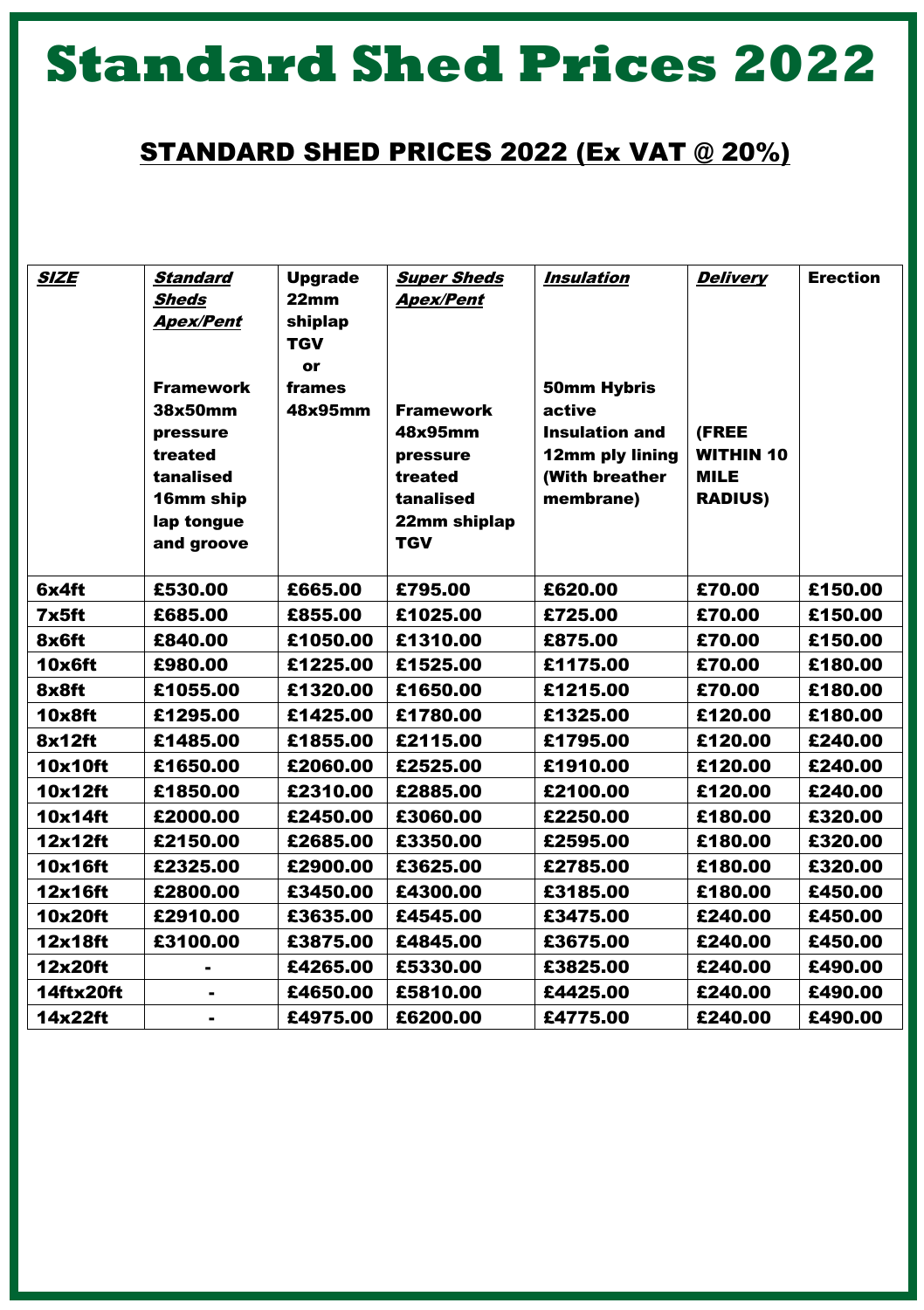### **Georgian Summerhouse Price List 2022**





## **Trent Summerhouses**



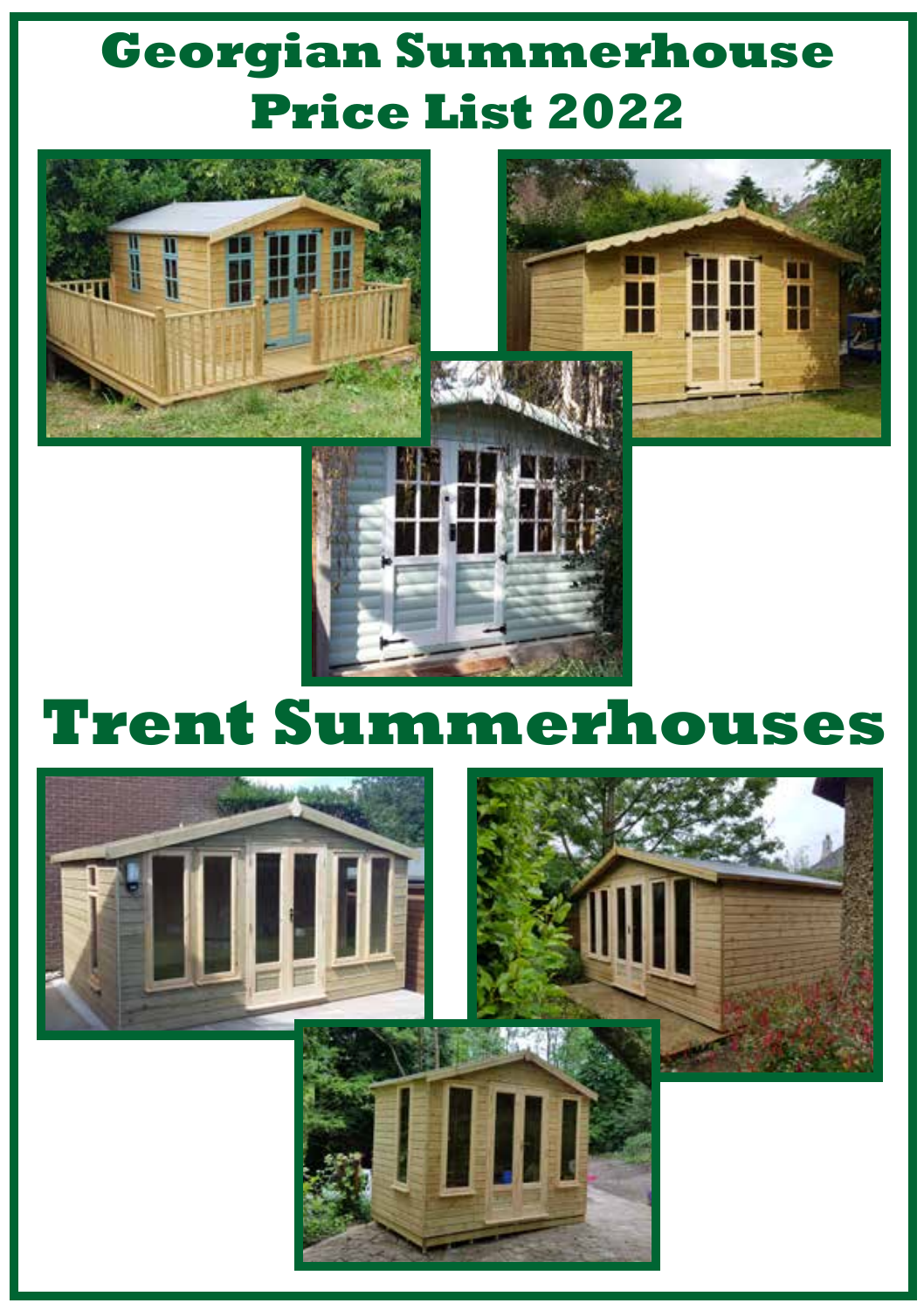## **Georgian Summerhouse Price List 2022**

### GEORGIAN SUMMER HOUSE PRICELIST 2022

### (Ex VAT @ 20%)

| <b>SIZE</b>    | Standard<br>Sheds<br><b>Apex/Pent</b><br><b>Framework</b><br>38x50mm<br>pressure<br>treated<br>tanalised<br>16mm ship<br>lap tongue<br>and groove | <b>Upgrade</b><br>22mm<br>shiplap<br>TGV<br>or<br>45x95mm<br>frames | <b>Super Sheds</b><br><b>Apex/Pent</b><br><b>Framework</b><br>48x95mm<br>pressure<br>treated<br>tanalised<br>22 <sub>mm</sub><br>shiplap TGV | Insulation<br><b>50mm Hybris</b><br>active Insulation<br>and 12mm ply<br>lining<br>(With breather<br>membrane) | <b>Delivery</b><br>(FREE<br><b>WITHIN</b><br>10 MILE<br><b>RADIUS)</b> | <b>Erection</b> |
|----------------|---------------------------------------------------------------------------------------------------------------------------------------------------|---------------------------------------------------------------------|----------------------------------------------------------------------------------------------------------------------------------------------|----------------------------------------------------------------------------------------------------------------|------------------------------------------------------------------------|-----------------|
| 6x4ft          |                                                                                                                                                   |                                                                     | $\blacksquare$                                                                                                                               | $\blacksquare$                                                                                                 |                                                                        |                 |
| $7\times 5$ ft |                                                                                                                                                   |                                                                     |                                                                                                                                              |                                                                                                                |                                                                        |                 |
| 8x6ft          | £1450.00                                                                                                                                          | £1810.00                                                            | £2265.00                                                                                                                                     | £875.00                                                                                                        | £70.00                                                                 | £250.00         |
| 10x6ft         | £1580.00                                                                                                                                          | £1975.00                                                            | £2465.00                                                                                                                                     | £1175.00                                                                                                       | £70.00                                                                 | £250.00         |
| 8x8ft          | £1660.00                                                                                                                                          | £2075.00                                                            | £2595.00                                                                                                                                     | £1215.00                                                                                                       | £70.00                                                                 | £250.00         |
| 10x8ft         | £1865.00                                                                                                                                          | £2315.00                                                            | £2895.00                                                                                                                                     | £1325.00                                                                                                       | £120.00                                                                | £300.00         |
| 8x12ft         | £2025.00                                                                                                                                          | £2530.00                                                            | £3165.00                                                                                                                                     | £1795.00                                                                                                       | £120.00                                                                | £300.00         |
| 10x10ft        | £2195.00                                                                                                                                          | £2725.00                                                            | £3405.00                                                                                                                                     | £1910.00                                                                                                       | £120.00                                                                | £300.00         |
| 10x12ft        | £2380.00                                                                                                                                          | £2975.00                                                            | £3495.00                                                                                                                                     | £2100.00                                                                                                       | £120.00                                                                | £350.00         |
| 10x14ft        | £2520.00                                                                                                                                          | £3150.00                                                            | £3935.00                                                                                                                                     | £2250.00                                                                                                       | £180.00                                                                | £350.00         |
| 12x12ft        | £2585.00                                                                                                                                          | £3225.00                                                            | £4030.00                                                                                                                                     | £2595.00                                                                                                       | £180.00                                                                | £350.00         |
| 10x16ft        | £2795.00                                                                                                                                          | £3495.00                                                            | £4365.00                                                                                                                                     | £2785.00                                                                                                       | £180.00                                                                | £350.00         |
| 12x16ft        | £3195.00                                                                                                                                          | £3995.00                                                            | £4995.00                                                                                                                                     | £3185.00                                                                                                       | £180.00                                                                | £420.00         |
| 10x20ft        | £3295.00                                                                                                                                          | £4115.00                                                            | £5145.00                                                                                                                                     | £3475.00                                                                                                       | £240.00                                                                | £420.00         |
| 12x18ft        | £3475.00                                                                                                                                          | £4345.00                                                            | £5430.00                                                                                                                                     | £3675.00                                                                                                       | £240.00                                                                | £420.00         |
| 12x20ft        | $\blacksquare$                                                                                                                                    | £4575.00                                                            | £5715.00                                                                                                                                     | £3825.00                                                                                                       | £240.00                                                                | £490.00         |
| 14ftx20ft      |                                                                                                                                                   | £4795.00                                                            | £5995.00                                                                                                                                     | £4425.00                                                                                                       | £240.00                                                                | £490.00         |
| 14x22ft        | ۰.                                                                                                                                                | £5025.00                                                            | £6280.00                                                                                                                                     | £4775.00                                                                                                       | £240.00                                                                | £490.00         |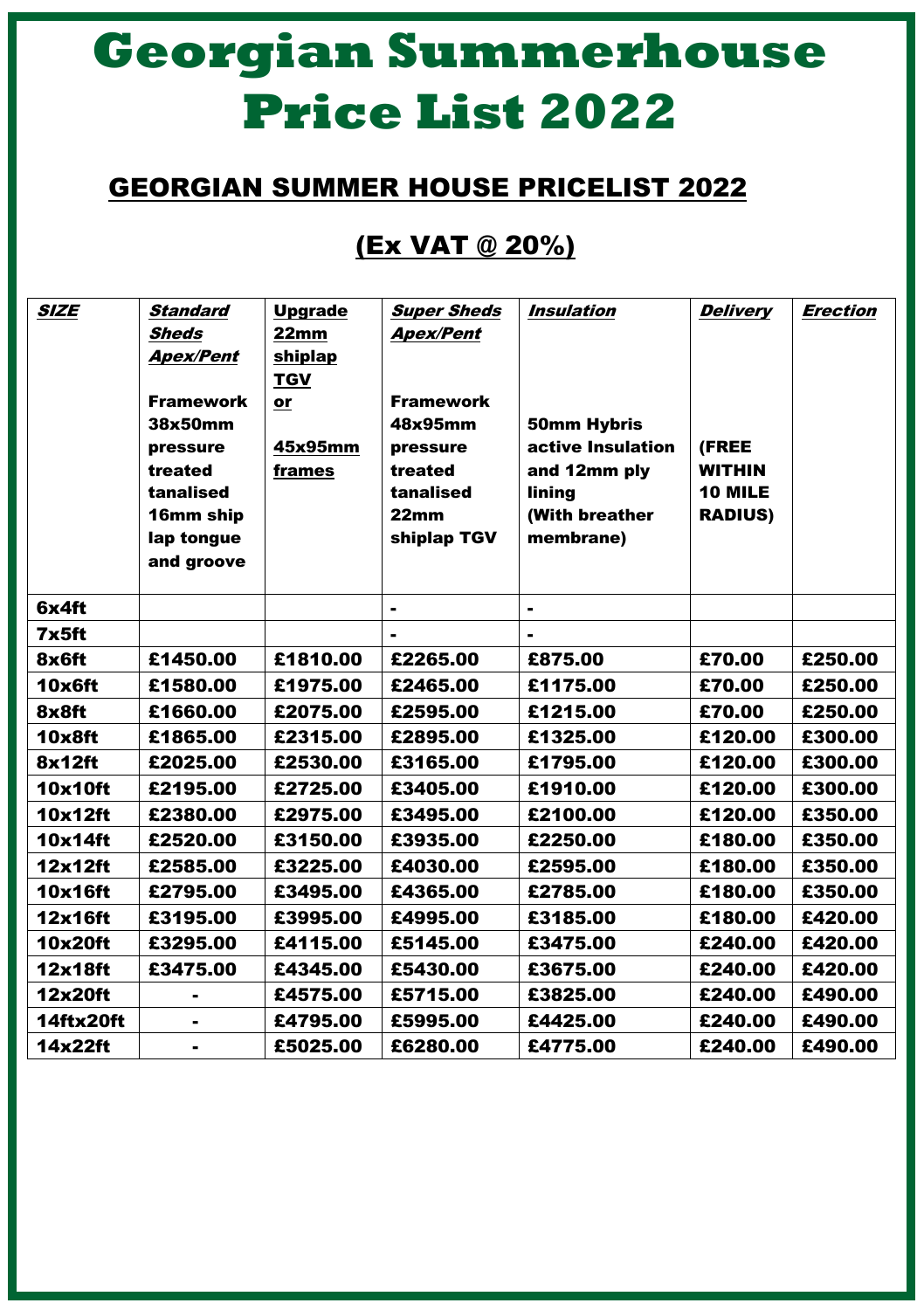### **Trent Summerhouse Prices 2022**

#### Trent Summer House Prices 2022 (Ex VAT @ 20%)

| <b>SIZE</b>   | Standard<br>Sheds<br><b>Apex/Pent</b><br><b>Framework</b><br>38x50mm<br>pressure<br>treated<br>tanalised<br>16mm ship<br>lap tongue<br>and groove | <b>Upgrade</b><br>22mm<br>shiplap<br><b>TGV</b><br>or<br>frames<br>48x95mm | <b>Super</b><br>Sheds<br><b>Apex/Pent</b><br><b>Framework</b><br>48x95mm<br>pressure<br>treated<br>tanalised<br>22 <sub>mm</sub><br>shiplap<br><b>TGV</b> | <i><b>Insulation</b></i><br>50mm Hybris<br>active<br><b>Insulation and</b><br>12mm ply lining<br>(With breather<br>membrane) | <b>Delivery</b><br>(FREE<br><b>WITHIN 10</b><br><b>MILE</b><br><b>RADIUS)</b> | <b>Erection</b> |
|---------------|---------------------------------------------------------------------------------------------------------------------------------------------------|----------------------------------------------------------------------------|-----------------------------------------------------------------------------------------------------------------------------------------------------------|------------------------------------------------------------------------------------------------------------------------------|-------------------------------------------------------------------------------|-----------------|
| 6x4ft         |                                                                                                                                                   |                                                                            | ۰                                                                                                                                                         | $\blacksquare$                                                                                                               |                                                                               |                 |
| 7x5ft         |                                                                                                                                                   |                                                                            |                                                                                                                                                           |                                                                                                                              |                                                                               |                 |
| 8x6ft         | £1925.00                                                                                                                                          | £2405.00                                                                   | £2975.00                                                                                                                                                  | £875.00                                                                                                                      | £70.00                                                                        | £300.00         |
| 10x6ft        | £2035.00                                                                                                                                          | £2545.00                                                                   | £3185.00                                                                                                                                                  | £1175.00                                                                                                                     | £70.00                                                                        | £300.00         |
| 8x8ft         | £2100.00                                                                                                                                          | £2675.00                                                                   | £3345.00                                                                                                                                                  | £1215.00                                                                                                                     | £70.00                                                                        | £300.00         |
| <b>10x8ft</b> | £2350.00                                                                                                                                          | £2935.00                                                                   | £3665.00                                                                                                                                                  | £1325.00                                                                                                                     | £120.00                                                                       | £300.00         |
| 8x12ft        | £2525.00                                                                                                                                          | £3155.00                                                                   | £3945.00                                                                                                                                                  | £1795.00                                                                                                                     | £120.00                                                                       | £340.00         |
| 10x10ft       | £2685.00                                                                                                                                          | £3355.00                                                                   | £4195.00                                                                                                                                                  | £1910.00                                                                                                                     | £120.00                                                                       | £340.00         |
| 10x12ft       | £2890.00                                                                                                                                          | £3615.00                                                                   | £4515.00                                                                                                                                                  | £2100.00                                                                                                                     | £120.00                                                                       | £340.00         |
| 10x14ft       | £3040.00                                                                                                                                          | £3800.00                                                                   | £4750.00                                                                                                                                                  | £2250.00                                                                                                                     | £180.00                                                                       | £375.00         |
| 12x12ft       | £3120.00                                                                                                                                          | £3900.00                                                                   | £4875.00                                                                                                                                                  | £2595.00                                                                                                                     | £180.00                                                                       | £375.00         |
| 10x16ft       | £3350.00                                                                                                                                          | £4185.00                                                                   | £5230.00                                                                                                                                                  | £2785.00                                                                                                                     | £180.00                                                                       | £375.00         |
| 12x16ft       | £3785.00                                                                                                                                          | £4730.00                                                                   | £5915.00                                                                                                                                                  | £3185.00                                                                                                                     | £180.00                                                                       | £375.00         |
| 10x20ft       | £3905.00                                                                                                                                          | £4885.00                                                                   | £6105.00                                                                                                                                                  | £3475.00                                                                                                                     | £240.00                                                                       | £450.00         |
| 12x18ft       | £4125.00                                                                                                                                          | £5155.00                                                                   | £6445.00                                                                                                                                                  | £3675.00                                                                                                                     | £240.00                                                                       | £450.00         |
| 12x20ft       |                                                                                                                                                   | £5400.00                                                                   | £6750.00                                                                                                                                                  | £3825.00                                                                                                                     | £240.00                                                                       | £490.00         |
| 14ftx20ft     |                                                                                                                                                   | £5600.00                                                                   | £7000.00                                                                                                                                                  | £4425.00                                                                                                                     | £240.00                                                                       | £490.00         |
| 14x22ft       | ۰                                                                                                                                                 | £5850.00                                                                   | £7315.00                                                                                                                                                  | £4775.00                                                                                                                     | £240.00                                                                       | £490.00         |